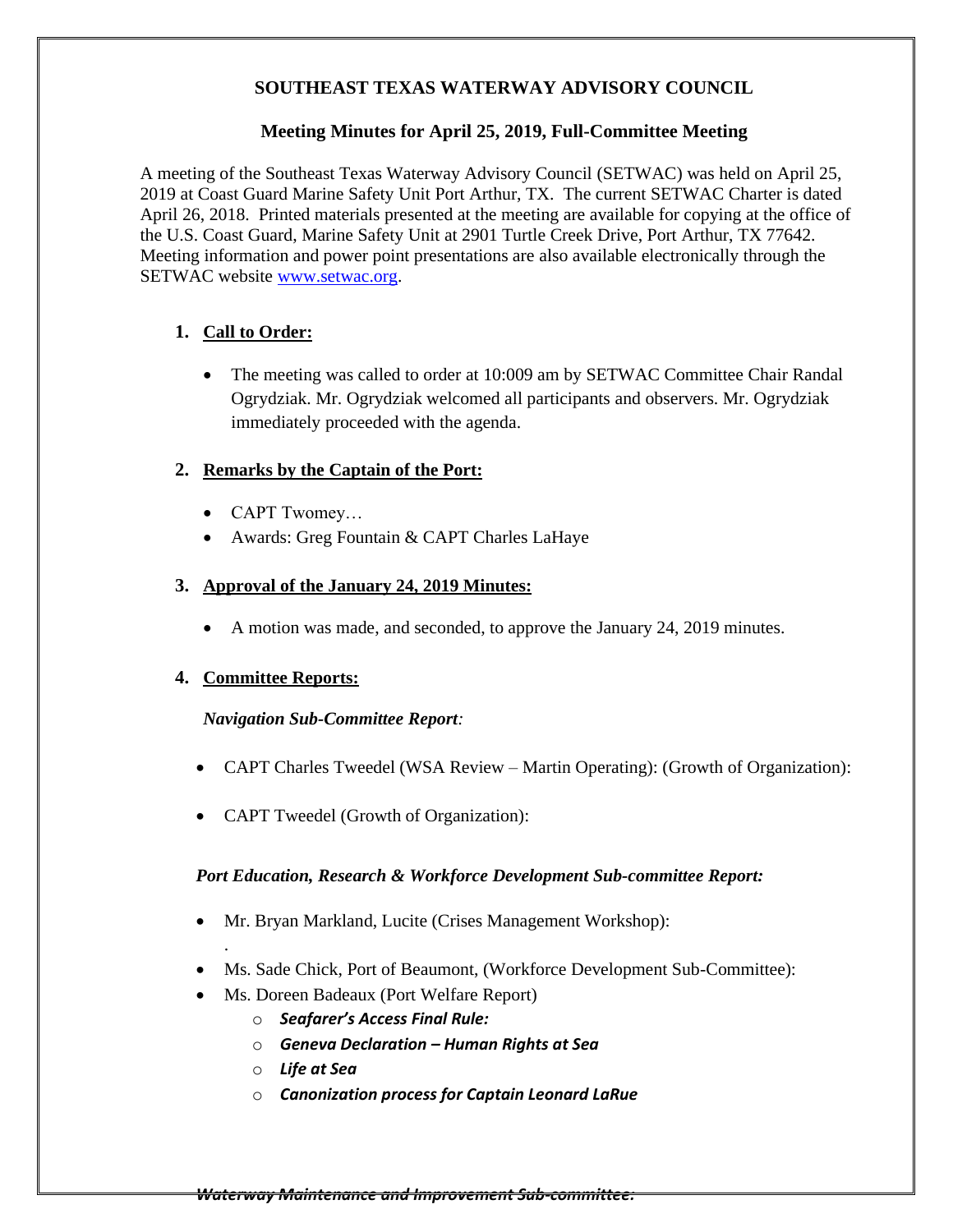• Mr. Randy Reese, SNND, (update on deepening)….

## *Dredge Operations Sub-committee:*

.

- Mr. Time White, USACE, spoke to...
- Ms. Belynda Kinman, USACE, spoke to ongoing and upcoming dredge contracts including the Sabine-Neches Waterway maintenance dredging; Sabine-Neches Anchorage Basin No.1 (FINA Lower); Sabine-Neches Waterway Placement Area No. 8; Sabine-Neches Waterway Outer Bar and Bank Channel and private industry dredging.
- Ms. Kinman gave a pipeline crossing update for the Kinder Morgan and Colonial-Neches River pipelines and addressed the current vessel traffic restriction at Taylors Bayou.
- Ms. Kinman commented on the ongoing buoy replacement project at the USACE moorings, stating that the M/V Snell was currently engaged in hurricane recovery operations on the east coast thus forcing a delay in completing the buoy project. M/V SNELL is expected to arrive in the area in April 2019.

### *Waterway Security Sub-Committee Report:*

• Mr. Jeremy Hanson reported on AMSC Final Rule for Seafarer's Access and Port Security grants.

#### *ATON Status/Projects Report:*

• BMC Harold Zurlo, USCG ANT Sabine, reported (6) current Aids to Navigation Discrepancies. Chief Zurlo also reported (3) proposed ATON changes including adding a virtual AIS aid to Sabine Pass west jetty; changing the Port Arthur Ship Canal Range "G" lights to green to improve visibility, and changing Sabine River Lighted Buoy "2" to a fixed aid.

## **5. New Business:**

- Mr. Ogrydziak motioned to form a Maritime Industry Awareness Sub-Committee to be chaired by Sade Chick, Port of Beaumont, and added to the SETWAC Board. The purpose of the new sub-committee is to improve the sharing of information and interests between SETWAC partners.
	- o
- Mr. Whalen addressed membership of the Port Welfare and Navigation Sub-Committees
	- o *Port Welfare Subcommittee Chair: Fr. Sinclair Oubre.* Members include: Bob Hoffpauier, Niels Aalund and CAPT Charles Tweedel.
	- o *Navigation Subcommittee Chair: CAPT Tweedel.* Members includes Agents, CG VTS, Pilots and vessel operators/charters.